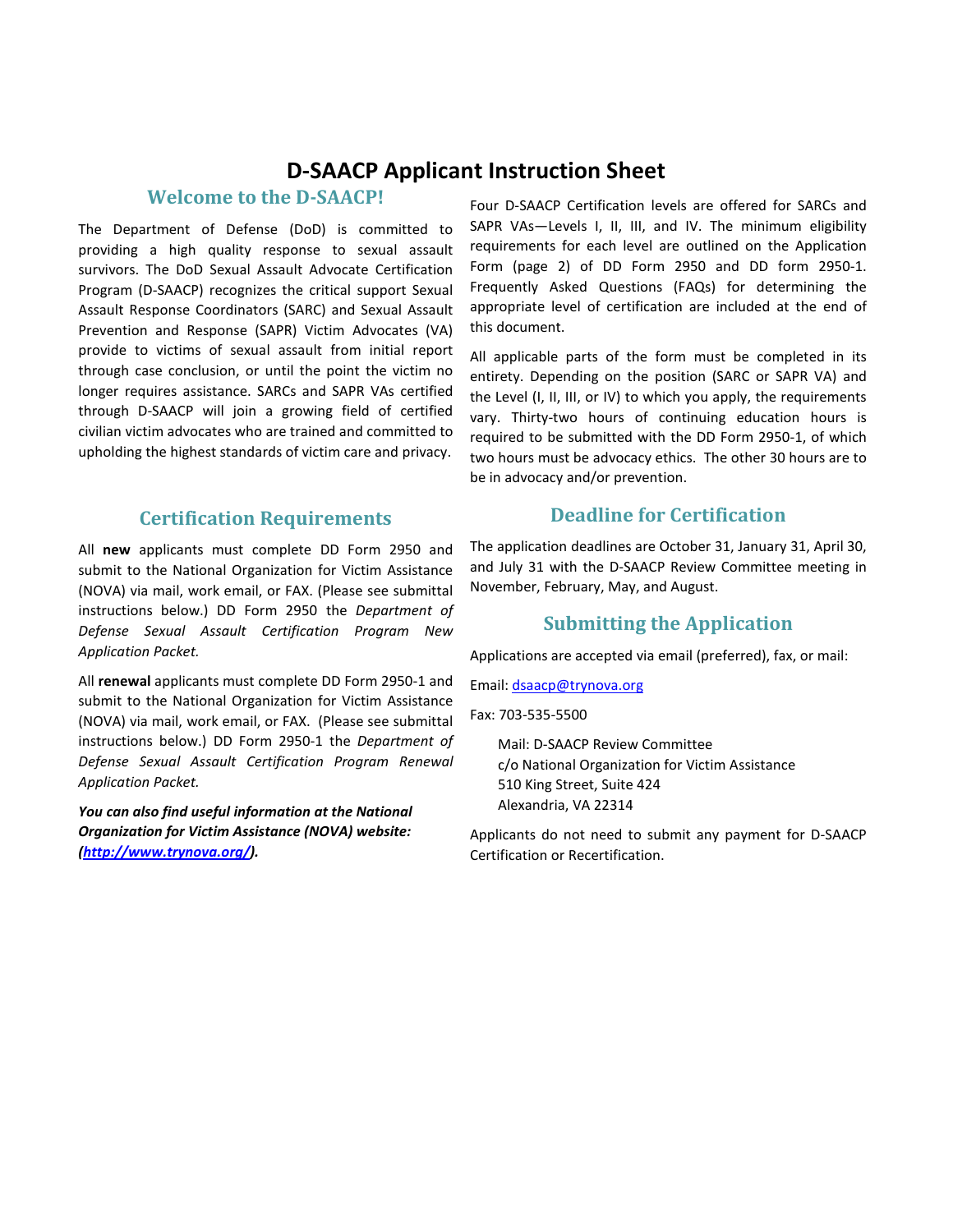# **Frequently Asked Questions**

| <b>Questions</b>                                                                   | <b>Answers</b>                                                                                                                                                                                                                                                                                                                                                                                                                                                                                                                                                              |
|------------------------------------------------------------------------------------|-----------------------------------------------------------------------------------------------------------------------------------------------------------------------------------------------------------------------------------------------------------------------------------------------------------------------------------------------------------------------------------------------------------------------------------------------------------------------------------------------------------------------------------------------------------------------------|
| What is NOVA and what is NACP?                                                     | NOVA is the National Organization for Victim Assistance, a 501(c)(3) organization. It is the oldest<br>national victim assistance organization of its type in the United States. NOVA established the<br>National Advocate Credentialing Program (NACP) in 2003 as the first voluntary credentialing<br>program available to crime victim advocates nationwide. The DoD contracted with NOVA to<br>process the applications. The applications are reviewed by the D-SAACP Review Committee,<br>which consists of NACP members and includes military subject matter experts. |
| I currently hold a civilian certification through<br>NACP. Can I use this instead? | No. The certification requirements are similar for the civilian victim advocate program and D-<br>SAACP, but are not the same. You must apply to D-SAACP and submit an application as a "new"<br>applicant-not a renewal candidate.                                                                                                                                                                                                                                                                                                                                         |
| Why does the D-SAACP Committee only meet<br>once a quarter and not every month?    | Just like any other professional certification there is a process for reviewing and approving or<br>disapproving applications for certification. There are many steps in the process that an<br>application must go through before being reviewed by the D-SAACP Committee that cannot be<br>completed on a monthly interval.                                                                                                                                                                                                                                               |
| Who is on the D-SAACP Committee?                                                   | The D-SAACP Committee is comprised of civilian Subject Matter Experts (SMEs) with a minimum<br>of eight years of advocacy experience. The SMEs are flown in for the D-SAACP Committee<br>Meeting from all over the country.                                                                                                                                                                                                                                                                                                                                                 |
| How can I be part of the D-SAACP Committee?                                        | Unfortunately, legally and contractually, DoD employees and Service Members are unable to<br>serve on the D-SAACP Committee.                                                                                                                                                                                                                                                                                                                                                                                                                                                |
| How will I know if my application was<br>received?                                 | NOVA will send you email notifications at each step of the process: when your application has<br>been received, when your application has been screened and deemed complete or incomplete,<br>and when you have been approved.<br>If you do not receive an email confirming receipt of your application within five business days of<br>being submitted to NOVA, please contact your SARC and NOVA at dsaacp-<br>followup@trynova.org.                                                                                                                                      |
| How and when will I be notified whether I<br>become certified?                     | The D-SAACP Committee reviews applications on a quarterly basis. Within approximately 120<br>days of submitting your application, you will be notified of your certification status first via an<br>email from NOVA, and then by mail.                                                                                                                                                                                                                                                                                                                                      |
| Do I really have to wait 120 days to be<br>certified?                              | If your application is received by the deadline and complete before the quarterly committee<br>meeting, you will be notified via email of your approval within four weeks of the deadline.<br>NOVA has 120 days to complete the process from the time an application is received to the date<br>the certificate package is mailed.                                                                                                                                                                                                                                          |
| What will I receive when I become certified?                                       | You will receive an official approval email as soon as your application is approved. In recognition<br>of your experience, skills, and commitment to victim advocacy, you will receive a letter of<br>confirmation, a frame-ready certificate, and a wallet-size certification card, mailed out within 4-<br>6 weeks of approval. The approval email serves as official documentation of your certification                                                                                                                                                                 |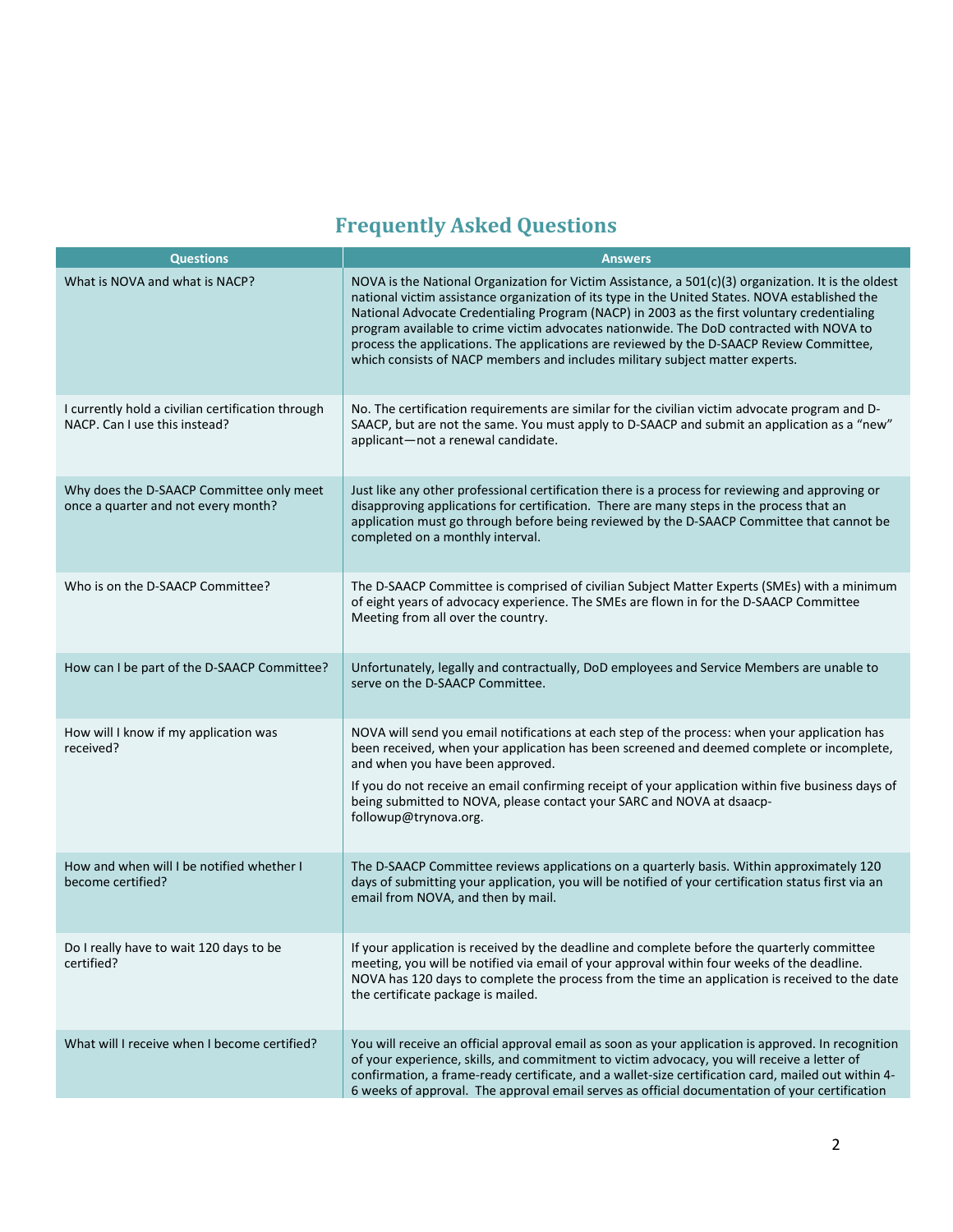| <b>Questions</b>                                                                                     | <b>Answers</b>                                                                                                                                                                                                                                                                                                                                                                                                                                                                                                                |
|------------------------------------------------------------------------------------------------------|-------------------------------------------------------------------------------------------------------------------------------------------------------------------------------------------------------------------------------------------------------------------------------------------------------------------------------------------------------------------------------------------------------------------------------------------------------------------------------------------------------------------------------|
|                                                                                                      | while you are waiting for your certificate.                                                                                                                                                                                                                                                                                                                                                                                                                                                                                   |
| What if I missed my renewal deadline and my<br>certification expires?                                | If you have been certified by D-SAACP at any time in the past, you are still considered a renewal<br>applicant. You must stop working directly with victims until your certification is renewed.                                                                                                                                                                                                                                                                                                                              |
|                                                                                                      | -If you missed one to three application deadlines: submit the DD Form 2950-1 and 32 hours of<br>continuing education completed within the last two years.                                                                                                                                                                                                                                                                                                                                                                     |
|                                                                                                      | -If you missed four or more application deadlines: submit the DD Form 2950-1 and the initial<br>training certificate completed within the last year.                                                                                                                                                                                                                                                                                                                                                                          |
| Can my D-SAACP certification be revoked?                                                             | Yes. D-SAACP Certification can be revoked for several reasons, to include violation of the<br>SARC/SAPR VA Code of Professional Ethics.                                                                                                                                                                                                                                                                                                                                                                                       |
| How do I revoke someone's certification?                                                             | Contact your Service SAPR Program Manager for your Service procedures for revocation of<br>certification.                                                                                                                                                                                                                                                                                                                                                                                                                     |
| Can I get my certification reinstated if I have<br>been revoked?                                     | It depends on the reason for revocation. Please contact your Service SAPR Program Manager for<br>more information.                                                                                                                                                                                                                                                                                                                                                                                                            |
| I am a SARC. Who is the Senior Commander<br>responsible for providing my<br>recommendation?          | Your Senior Commander is an officer, an O-6 or above, who is usually the commander of a<br>military installation or comparable unit and has been designated by your Military Service to<br>oversee the SAPR Program. All letters of recommendation must be dated after the completion<br>of initial training or continuing education.                                                                                                                                                                                         |
| I am a SARC. Who should fill out my two letters<br>of recommendation?                                | One letter should be from the first person in your unit chain of command who supervises you in<br>your daily work (E7, O3, W2, GS9 or above). The second should be from your Senior<br>Commander/supervisor (O6, GS15 or above), who is usually the commander of a military<br>installation or comparable unit and has been designated by your Military Service to oversee the<br>SAPR Program. All letters of recommendation must be dated after the completion of initial<br>training or continuing education.              |
| Can I apply for the exception? When I have a<br>case I report directly to the Commanding<br>Officer. | According to the DoDI 6495.03, all SARCs are to have direct access to the Installation<br>Commander concerning any report of sexual assault but that does not qualify for the exception.<br>To qualify for the exception the Commanding Officer has to be your direct Supervisor in all<br>faucets of your daily work scheduled. If you report to another supervisor for your leave,<br>evaluation and daily schedule, then no, you do not qualify for the exception. Victim Advocates<br>are not eligible for the exception. |
|                                                                                                      | For example: The Air Force SARCs report directly to the Wing Commander on a daily basis. They<br>qualify for the exemption. The Navy SARCs generally report to the Fleet and Family Director for<br>their day to day tasks, they do not qualify.                                                                                                                                                                                                                                                                              |
| How do I apply for the exception?                                                                    | SARCs applying for the exception will submit page 13, Recommendation by Commanding<br>Officer, of the DD Form 2950 or DD Form 2950-1. The box stating: "I fall under the exception:<br>the first person in my chain of command and senior commander are the same person and meets<br>the rank requirements of 06, GS 15, or above.", must be checked.                                                                                                                                                                         |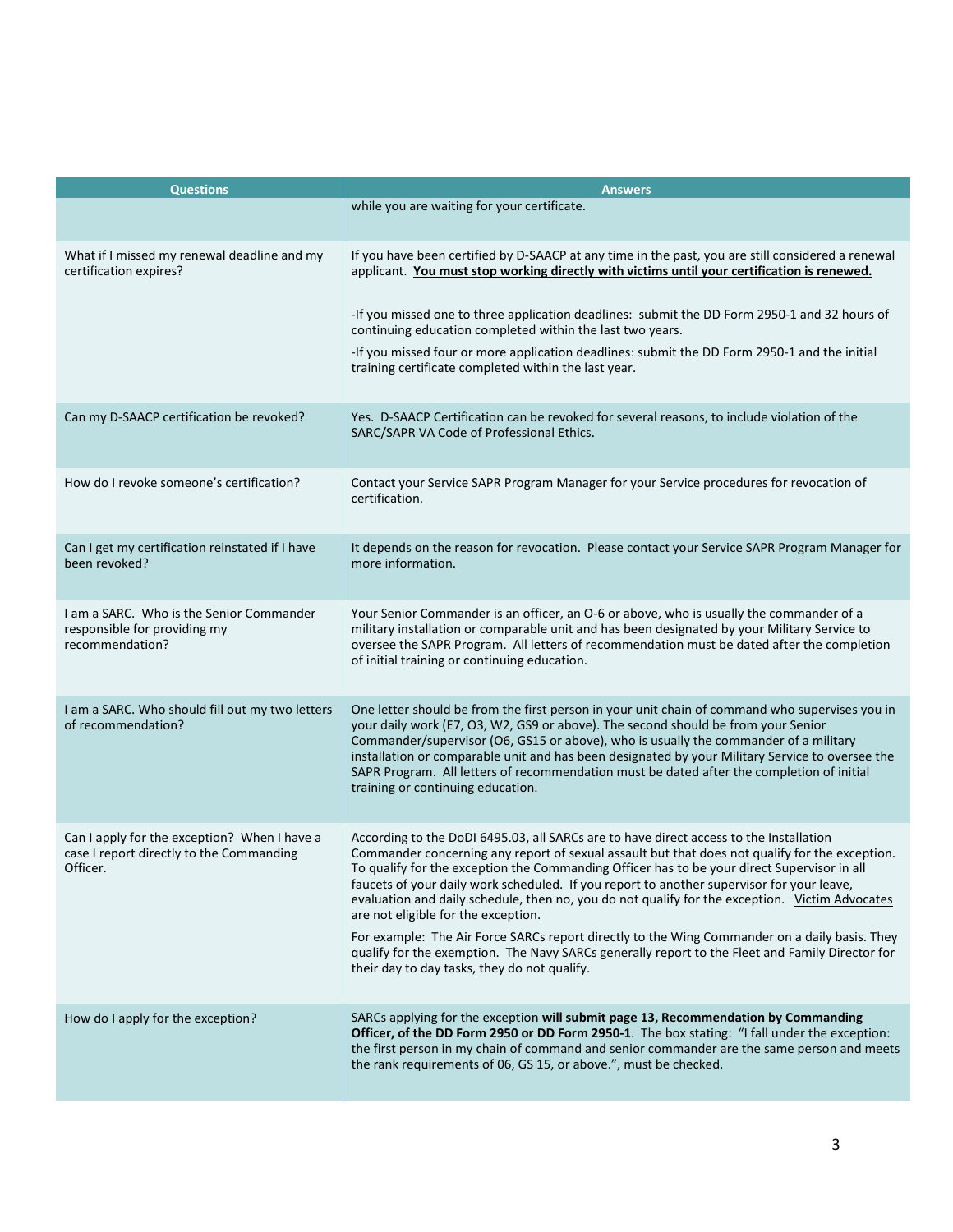| <b>Questions</b>                                                                                                                                                            | <b>Answers</b>                                                                                                                                                                                                                                                                                                                                                                                                                                                                                                                                                                                                                                                                                                                                  |
|-----------------------------------------------------------------------------------------------------------------------------------------------------------------------------|-------------------------------------------------------------------------------------------------------------------------------------------------------------------------------------------------------------------------------------------------------------------------------------------------------------------------------------------------------------------------------------------------------------------------------------------------------------------------------------------------------------------------------------------------------------------------------------------------------------------------------------------------------------------------------------------------------------------------------------------------|
| Why must I use my military address and not my<br>home address on my application?                                                                                            | Due to Privacy Regulations the certification program has only been authorized to accept military<br>addresses.                                                                                                                                                                                                                                                                                                                                                                                                                                                                                                                                                                                                                                  |
| I am a SAPR VA. Who should fill out my two<br>letters of recommendation?                                                                                                    | One letter should be from the SARC who will be supervising you. The second letter should be<br>from the first person in your unit chain of command who supervises you in your daily work (E7,<br>O3, W2, GS9 or above). Please note that the SARC cannot sign both letters of recommendation.<br>All letters of recommendation must be dated after the completion of initial training or<br>continuing education.                                                                                                                                                                                                                                                                                                                               |
| I am a SAPR VA and I have both an Installation<br>(Lead) SARC and Command SARCs on my<br>installation. Who is my designated SARC for<br>completing the SARC Recommendation? | The SARC you report to is the preferred choice for completing your recommendation. If you are<br>unable to get the signature of your SARC, you may have another SARC complete the<br>recommendation if he/she has overseen you in the provision of your sexual assault advocacy<br>services.                                                                                                                                                                                                                                                                                                                                                                                                                                                    |
| I am currently deployed as a SAPR VA and am<br>not co-located with my SARC. Who can sign<br>my SARC Recommendation Form?                                                    | You should first attempt to email the SARC Recommendation Form to your Installation SARC and<br>have him/her return the completed form to you via email. If this is not logistically possible, you<br>may request an area SARC complete the recommendation if he/she has overseen you in the<br>provision of your sexual assault advocacy services.                                                                                                                                                                                                                                                                                                                                                                                             |
| I am a full-time SARC/SAPR-VA and am also on<br>call. How many hours can I seek credit for?                                                                                 | The maximum hours granted per year is 2,080.                                                                                                                                                                                                                                                                                                                                                                                                                                                                                                                                                                                                                                                                                                    |
| Which D-SAACP Levels (I, II, III, or IV) can part-<br>time SARCs and SAPR VAs apply for?                                                                                    | Part-time or collateral duty, SARCs and SAPR VAs are eligible for all of the D-SAACP levels. Part-<br>time hours can be calculated by actual hours worked performing SARC/SAPR VA duties,<br>including on-call hours.<br>For example, if you are on-call 8 hours per week/per year, the number of hours credited would<br>be 416/per year. If you are a collateral duty SARC on-call 24/7, 365 days a year, the maximum<br>number of hours credited is 2,080 hours/per year.<br>The Verification of Sexual Assault Victim Advocacy Experience (page 7 of DD Forms 2950 and<br>2950-1) must verify your on-call assignment. If you have specific questions about calculating<br>your service hours, contact NOVA at dsaacp-followup@trynova.org. |
| I worked for several years at a local Rape Crisis<br>Center prior to becoming a SARC/SAPR VA.<br>Can I count these hours in determining my D-<br>SAACP level?               | Yes. All paid and volunteer work where you provided direct services to sexual assault victims<br>should be aggregated when determining your D-SAACP level. This includes any work you<br>completed prior to your appointment to SARC or SAPR VA, as well as any sexual assault<br>advocacy services you continue to provide outside of your duties as a SARC/SAPR VA. This<br>experience should be documented on your Verification of Sexual Assault Victim Advocacy<br>Experience.                                                                                                                                                                                                                                                             |
| Does my experience have to be in sexual<br>assault advocacy services?                                                                                                       | Yes. D-SAACP certifies SARCs and SAPR VAs in sexual assault victim advocacy. All hours counted<br>to certification must be related to providing direct services to sexual assault victims.                                                                                                                                                                                                                                                                                                                                                                                                                                                                                                                                                      |
| Is there any timeline for when I have to have<br>attended the initial 40 hour training?                                                                                     | Yes, the initial 40-hour training must have been completed within two years of submitting your<br>application. Check with your SAPR Program Manager to determine if you should repeat the 40-<br>hour training, or need to obtain some additional training.                                                                                                                                                                                                                                                                                                                                                                                                                                                                                     |
| How often do I need the 32 hours of continuing                                                                                                                              | You need to take 32 hours of continuing education training between the dates you are first<br>certified until the date you apply for certification renewal. D-SAACP Certification expires after                                                                                                                                                                                                                                                                                                                                                                                                                                                                                                                                                 |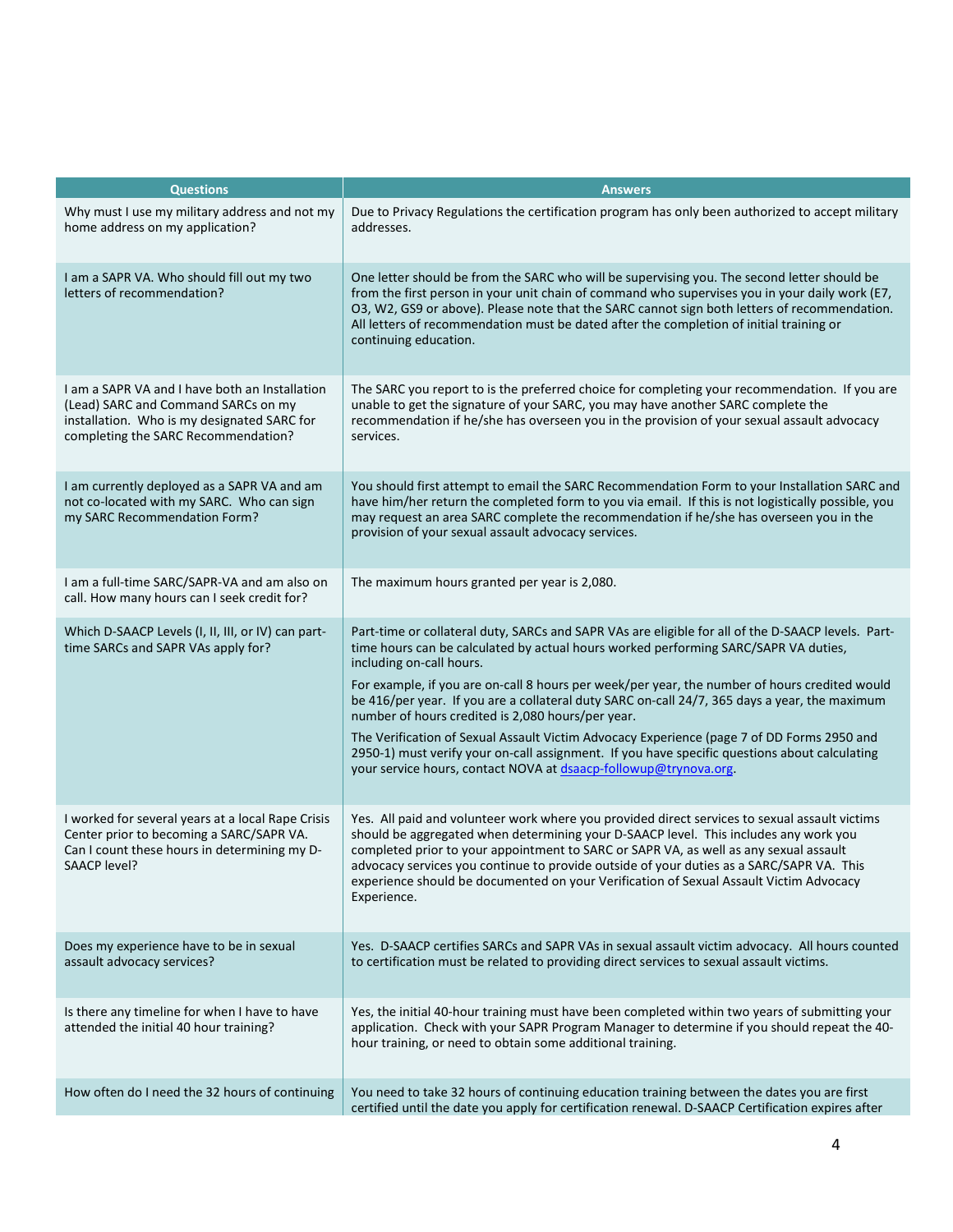| <b>Questions</b>                                                                                                            | <b>Answers</b>                                                                                                                                                                                                                                                                                                                                                                                                                                                                                                                   |
|-----------------------------------------------------------------------------------------------------------------------------|----------------------------------------------------------------------------------------------------------------------------------------------------------------------------------------------------------------------------------------------------------------------------------------------------------------------------------------------------------------------------------------------------------------------------------------------------------------------------------------------------------------------------------|
| education training to renew my certification?                                                                               | two years, so you must complete 32 hours of continuing education within this timeframe. CEU's<br>must have been completed within two years of your certification, if you have expired and are<br>renewing, your CEU's will need to be within two years of submitting your renewal application.<br>Please note, if you are renewing for the second time, your CEU trainings cannot be repeats from<br>your prior renewal. If you take a training that has been updated, please be sure this is indicated<br>in the documentation. |
| Where can I find resources for continuing<br>education?                                                                     | Your SARC or Program Manager should be able to provide you continuing education resources.                                                                                                                                                                                                                                                                                                                                                                                                                                       |
| How do I know if a particular training will count<br>for CEUs?                                                              | Just about any training related to victim advocacy will be acceptable for CEUs. Ideally, the topics<br>will be more advanced or cover new developments in the field. Whenever possible, seek in-<br>person training, as opposed to online. Please contact your SAPR office for further guidance.<br>Please note that peripheral training topics like suicide, SANE, resiliency, MST will be limited to 12<br>CEU's.                                                                                                              |
| What counts for the ethics requirement?                                                                                     | The two hours of ethics training must be related to victim advocacy. General professional<br>ethics, even if it is a DoD ethics trainings, will not count towards the requirement.                                                                                                                                                                                                                                                                                                                                               |
| Can I get CEU credit for college/graduate<br>courses?                                                                       | Maybe. Submit a copy of the syllabus and highlight the relevant lectures. You cannot receive<br>credit for independent study or homework assignments.                                                                                                                                                                                                                                                                                                                                                                            |
| Can I get CEU credit for initial victim advocacy<br>trainings?                                                              | Maybe. If you have not worked any cases during your certification period and you feel you can<br>benefit from a straight refresher that is acceptable. You should avoid taking the exact same<br>class you took for initial certification.                                                                                                                                                                                                                                                                                       |
| Can I get CEU credit if I am teaching a relevant<br>training/course?                                                        | No, you must be an attendee to receive credit.                                                                                                                                                                                                                                                                                                                                                                                                                                                                                   |
| Can I get CEU credit for attending a court<br>martial, reading a relevant book or watching a<br>relevant TV show.           | These activities will not be accepted unless there is a discussion led by a SARC or other victim<br>services professional.                                                                                                                                                                                                                                                                                                                                                                                                       |
| I submitted my certificates for my continuing<br>education hours but received an email that<br>more information was needed. | Each certificate needs to include the title of the training, number of hours, date of training and<br>signature of the trainer. An applicant may be asked to provide an agenda if the training title is<br>ambiguous.<br>For example: A training course titled "Refresher" does not provide enough details about the<br>course. What is the refresher course about? Does it even pertain to victim advocacy or<br>prevention? But a training course titled "What is Restorative Justice?" is a descriptive title.                |
| I am completing my renewal application, why<br>does NOVA/NACP requires me to have new<br>Letters of Recommendation?         | DoD and the Services created the requirements for the certification program. While the<br>program is based on the National Advocate Credentialing Program standards, our program<br>exceeds the standards by requiring Letters of Recommendations with each renewal. DoD and<br>the Services determined that due to the transient nature of the Military that this was critical to<br>the success of the program.                                                                                                                |
| I was originally certified as a Level II. I have<br>completed my continuing education but have                              | No, once you are certified at a level II, III, or IV you do not go down a level. You will renewal at<br>the same level.                                                                                                                                                                                                                                                                                                                                                                                                          |